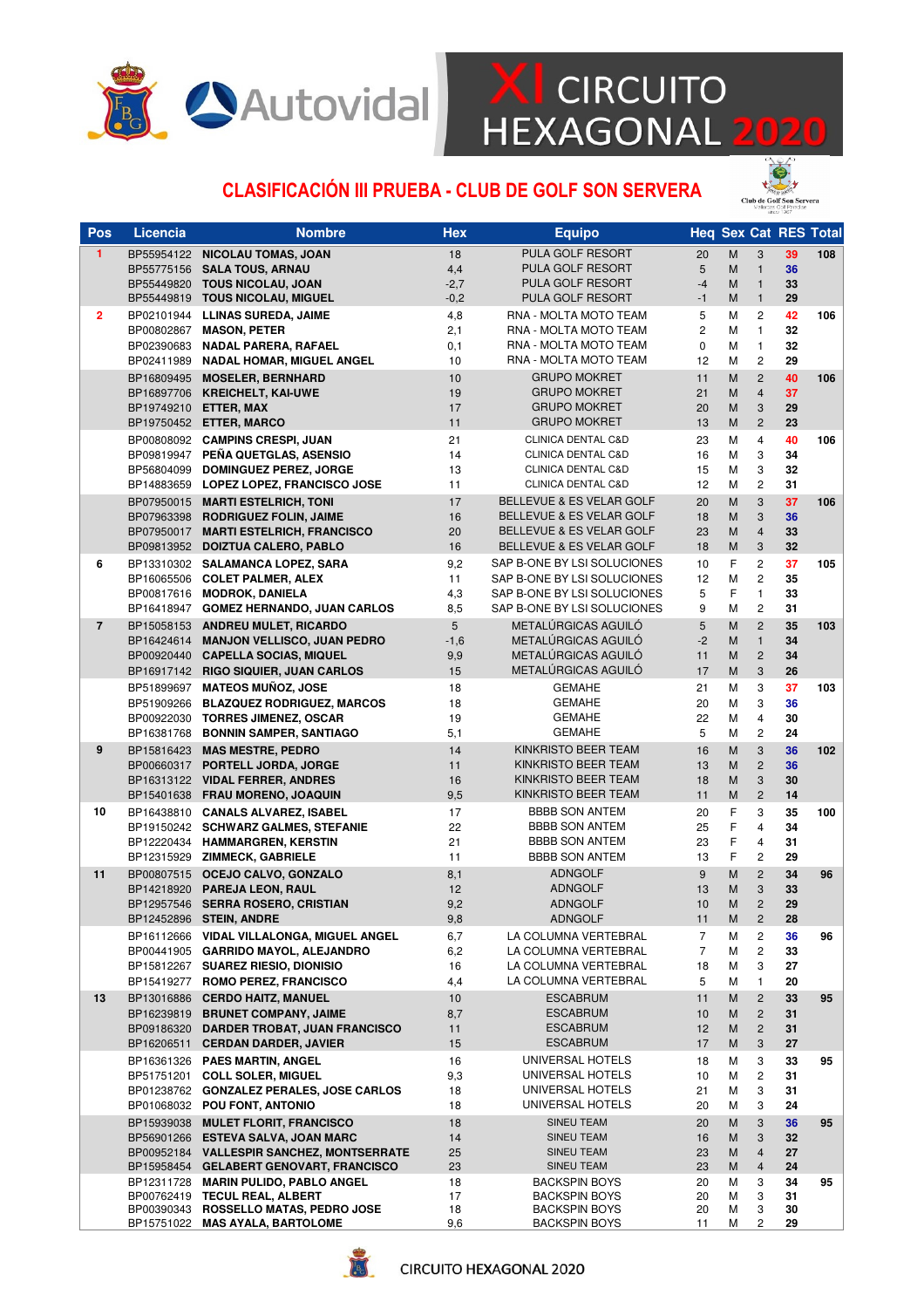

# **X** CIRCUITO<br>HEXAGONAL 2020

#### CLASIFICACIÓN III PRUEBA - CLUB DE GOLF SON SERVERA



| Pos | <b>Licencia</b>          | <b>Nombre</b>                                                                                                                                                 | <b>Hex</b>                        | <b>Equipo</b>                                                                                                                   |                                  |                  |                                                                      | <b>Heq Sex Cat RES Total</b> |    |
|-----|--------------------------|---------------------------------------------------------------------------------------------------------------------------------------------------------------|-----------------------------------|---------------------------------------------------------------------------------------------------------------------------------|----------------------------------|------------------|----------------------------------------------------------------------|------------------------------|----|
|     | BP13774300<br>BP13800369 | <b>RUIZ SALAZAR, FRANCISCO</b><br><b>BAILEY, TERRY</b><br>BP00917334 ROSENDE BAÑOS, EDUARDO<br>BP13466347 ISERN SANTANDREU, DAMIAN                            | 15<br>18<br>21<br>17              | LOS GOLFOS DE ARABELLA<br>LOS GOLFOS DE ARABELLA<br>LOS GOLFOS DE ARABELLA<br>LOS GOLFOS DE ARABELLA                            | 17<br>21<br>23<br>20             | M<br>M<br>M<br>M | 3<br>3<br>4<br>3                                                     | 33<br>32<br>30<br>18         | 95 |
| 18  |                          | BP00751305 SUASI LLITERAS, JOAN<br>BP02646165 FONT ROSSELLO, TONI<br>BP12261043 JAUME MULET, BERNARDINO<br>BP02378269 FEBRER SANTANDREU, MATEU                | 9,5<br>6,6<br>14<br>10            | <b>HIPER CENTRO</b><br><b>HIPER CENTRO</b><br><b>HIPER CENTRO</b><br><b>HIPER CENTRO</b>                                        | 11<br>$\overline{7}$<br>16<br>12 | M<br>M<br>M<br>M | $\overline{c}$<br>$\overline{c}$<br>3<br>$\overline{c}$              | 36<br>30<br>28<br>25         | 94 |
|     |                          | BP07278077 FLUXA HARO, EDUARDO<br>BP07817751 MUNTANER PERICAS, FRANCISCO<br>BP07910566 VILLALONGA MATEU, JOSE LUIS<br>BP07460082 BONNIN OLIVER, JAIME         | 16<br>21<br>24<br>13              | FITOSANITARIS C'AS FUSTERET<br>FITOSANITARIS C'AS FUSTERET<br>FITOSANITARIS C'AS FUSTERET<br><b>FITOSANITARIS C'AS FUSTERET</b> | 18<br>23<br>23<br>14             | M<br>M<br>M<br>M | 3<br>4<br>4<br>3                                                     | 32<br>31<br>31<br>27         | 94 |
| 20  |                          | BP00106221 TINTORE BELIL, ENRIQUE<br>BP02438343 JULVE JAUME, LLUIS<br>BP11237542 RIERA MUÑOZ, MIGUEL<br>BP00363768 LLABRES GIMENEZ, ANTONIO                   | 10<br>4,6<br>7,4<br>9,7           | <b>CONS. MIGUEL RIERA</b><br><b>CONS. MIGUEL RIERA</b><br><b>CONS. MIGUEL RIERA</b><br><b>CONS. MIGUEL RIERA</b>                | 11<br>5<br>8<br>11               | M<br>M<br>M<br>M | $\overline{c}$<br>$\overline{c}$<br>$\overline{c}$<br>$\overline{c}$ | 36<br>29<br>28<br>25         | 93 |
|     |                          | BP12240206 FERRER AMENGUAL, JUAN MIGUEL<br>BP55185231 TOUS AGUILO, BARTOLOME<br>BP00794250 MADRIGAL RODRIGUEZ, GUILLERMO<br>BP07183179 WENCELBLAT DEAS, DIEGO | 12<br>15<br>5<br>12               | <b>HACKETT</b><br><b>HACKETT</b><br><b>HACKETT</b><br><b>HACKETT</b>                                                            | 13<br>17<br>5<br>13              | M<br>M<br>M<br>M | 3<br>3<br>$\overline{\mathbf{c}}$<br>3                               | 32<br>31<br>30<br>30         | 93 |
|     |                          | BP55812181 PETER, JAUCH<br>BP55169082 SCHWAIGER. MICHAEL<br>BP55795586 ELLER, RICHARD<br>BP55362990 STANJEK, BRUNO                                            | 19<br>$\overline{7}$<br>14<br>9,5 | PULA GOLF EAGLES<br><b>PULA GOLF EAGLES</b><br><b>PULA GOLF EAGLES</b><br><b>PULA GOLF EAGLES</b>                               | 22<br>8<br>16<br>11              | M<br>M<br>M<br>M | $\overline{\mathbf{4}}$<br>$\overline{c}$<br>3<br>$\overline{2}$     | 34<br>32<br>27<br>25         | 93 |
| 23  |                          | BP14064680 DUETEMEYER, WILHELM<br>BP14911436 SCHMITZ, GUENTER<br>BP14887733 DUENKLER, DIRK<br>BP00932523 MERELLO MERELLO, GIOVANNI BATTISTA                   | 17<br>18<br>19<br>11              | <b>GOLF DE ANDRATX</b><br><b>GOLF DE ANDRATX</b><br><b>GOLF DE ANDRATX</b><br><b>GOLF DE ANDRATX</b>                            | 20<br>20<br>22<br>13             | M<br>M<br>M<br>M | 3<br>3<br>4<br>$\overline{\mathbf{c}}$                               | 34<br>29<br>29<br>24         | 92 |
| 24  |                          | BP07070636 RIUTORT ROSSELLO, IGNACIO<br>BP07391013 CALVET ALOMAR, BERNARDO<br>BP07379398 TORNER JOHANSSON, SACHA<br>BP07246658 SANGUINO MORA, IGNACIO         | 6,2<br>13<br>8,6<br>14            | <b>HOTEL BRISMAR</b><br><b>HOTEL BRISMAR</b><br><b>HOTEL BRISMAR</b><br><b>HOTEL BRISMAR</b>                                    | $\overline{7}$<br>15<br>10<br>15 | M<br>M<br>M<br>M | $\overline{c}$<br>3<br>$\overline{c}$<br>3                           | 33<br>31<br>27<br>25         | 91 |
| 25  |                          | BP19150240 GALMES BAUZA, MONTI<br>BP12104548 GONZALEZ AGUILAR, YAGO<br>BP12415000 VIDAL PANISA, JAIME<br>BP07112658 PONS CLADERA, GUILLERMO                   | 14<br>6,4<br>14<br>11             | SES FIGURES DE SON ANTEM<br>SES FIGURES DE SON ANTEM<br>SES FIGURES DE SON ANTEM<br>SES FIGURES DE SON ANTEM                    | 16<br>$\overline{7}$<br>16<br>12 | M<br>M<br>M<br>M | 3<br>$\overline{c}$<br>3<br>$\overline{c}$                           | 33<br>30<br>27<br>22         | 90 |
|     |                          | BP07385642 FIOL CAIMARI, MARIA<br>BP07385638 FIOL CAIMARI, FRANCESC<br>BP07286331 CRESPI GOMEZ, MARC<br>BP00368372 FIOL CAIMARI, JAUME                        | 19<br>18<br>15<br>13              | <b>VIAJES MIRADOR</b><br><b>VIAJES MIRADOR</b><br><b>VIAJES MIRADOR</b><br><b>VIAJES MIRADOR</b>                                | 21<br>21<br>17<br>15             | F<br>M<br>M<br>M | $\overline{\mathbf{4}}$<br>3<br>3<br>3                               | 39<br>26<br>25<br>18         | 90 |
| 27  |                          | BP16161398 RISUEÑO LOPEZ, IVAN<br>BP00644518 GARCIA ALVAREZ, ALEXANDER<br>BP16438358 MOLERO GARCIA, JOSE LUIS<br>BP16765422 PONCE MESA, JOSE ANTONIO          | 9,4<br>13<br>14<br>10             | PARQUET BALEARS GOLF 2020<br>PARQUET BALEARS GOLF 2021<br>PARQUET BALEARS GOLF 2022<br>PARQUET BALEARS GOLF 2023                | 10<br>15<br>16<br>12             | M<br>M<br>M<br>M | $\overline{c}$<br>3<br>3<br>$\overline{\mathbf{c}}$                  | 34<br>29<br>24<br>22         | 87 |
| 28  | BP12402144               | BP00426531 MORAN CORTES, JOSE RAMON<br>BP01287320 SERRANO ORTIZ, JOSE LUIS<br>BP12647687 ALBIS MORELL, JUAN MANUEL<br>RUEDA MALDONADO, CRISTOBAL JESUS        | 13<br>14<br>25<br>19              | LOS DE LA MANGA<br><b>LOS DE LA MANGA</b><br>LOS DE LA MANGA<br>LOS DE LA MANGA                                                 | 14<br>16<br>23<br>21             | M<br>M<br>M<br>M | 3<br>3<br>$\overline{4}$<br>4                                        | 32<br>30<br>24<br>17         | 86 |
| 29  |                          | BP51063042 RIGO PANIZA, DAMIAN<br>BP15801211 GOMILA ROMERO, VICTOR<br>BP07801214 TERRASA MORA, JUAN CARLOS<br>BP15040272 GAROZ TORTELLA, MIGUEL ANGEL         | 11<br>12<br>16<br>22              | <b>BEEWI BEACH</b><br><b>BEEWI BEACH</b><br><b>BEEWI BEACH</b><br><b>BEEWI BEACH</b>                                            | 12<br>13<br>18<br>23             | M<br>М<br>М<br>M | 2<br>3<br>3<br>4                                                     | 32<br>26<br>26<br>21         | 84 |
|     | BP00772738<br>BP01399047 | <b>MARROQUINO CASTILLEJO, SEBASTIAN</b><br>BP18043308 REAL RAMON, GUILLERMO JOSE<br>BP16466377 SORIA RACHON, GREGORIO<br><b>NTIFI BOUHADI, MOHAMED</b>        | 21<br>16<br>16<br>19              | SOLUTTIONS UNIFORMES<br>SOLUTTIONS UNIFORMES<br>SOLUTTIONS UNIFORMES<br>SOLUTTIONS UNIFORMES                                    | 23<br>18<br>18<br>22             | M<br>M<br>M<br>M | $\overline{\mathbf{4}}$<br>3<br>3<br>4                               | 32<br>27<br>25<br>24         | 84 |
| 31  | BP00422929               | <b>DALMAU DOMENECH, JOSE MARIA</b><br>BP18102776 DE LA HERA SALVADOR, JUAN<br>CB64271838 MORAS MASO, JORDI DE LAS<br>BP12144353 PARDO GARCIA, JUAN IGNACIO    | 19<br>10<br>22<br>24              | MELIÁ HEXÁGONO<br>MELIA HEXAGONO<br>MELIA HEXAGONO<br>MELIA HEXAGONO                                                            | 22<br>12<br>23<br>23             | М<br>М<br>М<br>M | 4<br>2<br>4<br>4                                                     | 33<br>27<br>23<br>14         | 83 |
| 32  | BP09158511               | BP09096144 FALGUERAS RIBAS, JOSEP<br><b>DARDER ANDREU, JUAN FRANCISCO</b><br>BP09366802 RAPADO MERINO, MIGUEL ANGEL<br>BP13097312 SCHOKKER, ROBERT PAUL       | 16<br>22<br>5,7<br>8,3            | <b>TACA TACA TEAM</b><br>TACA TACA TEAM<br><b>TACA TACA TEAM</b><br>TACA TACA TEAM                                              | 18<br>23<br>6<br>9               | M<br>M<br>M<br>M | 3<br>4<br>2<br>$\overline{c}$                                        | 29<br>27<br>26<br>22         | 82 |
|     | BP00799821               | BP00148484 ROLDAN NADAL, CARLOS<br><b>MUNT DURAN, ENRIC</b><br>BP00747825 MAS SERRA, MIGUEL<br>BP12321753 ROMAN PALOMINO, FRANCISCO                           | 8,6<br>16<br>23<br>9,5            | LOS LINCES SON MAS SEGUR<br>LOS LINCES SON MAS SEGUR<br>LOS LINCES SON MAS SEGUR<br>LOS LINCES SON MAS SEGUR                    | 10<br>18<br>23<br>11             | M<br>м<br>М<br>Μ | 2<br>3<br>4<br>2                                                     | 29<br>28<br>25<br>23         | 82 |